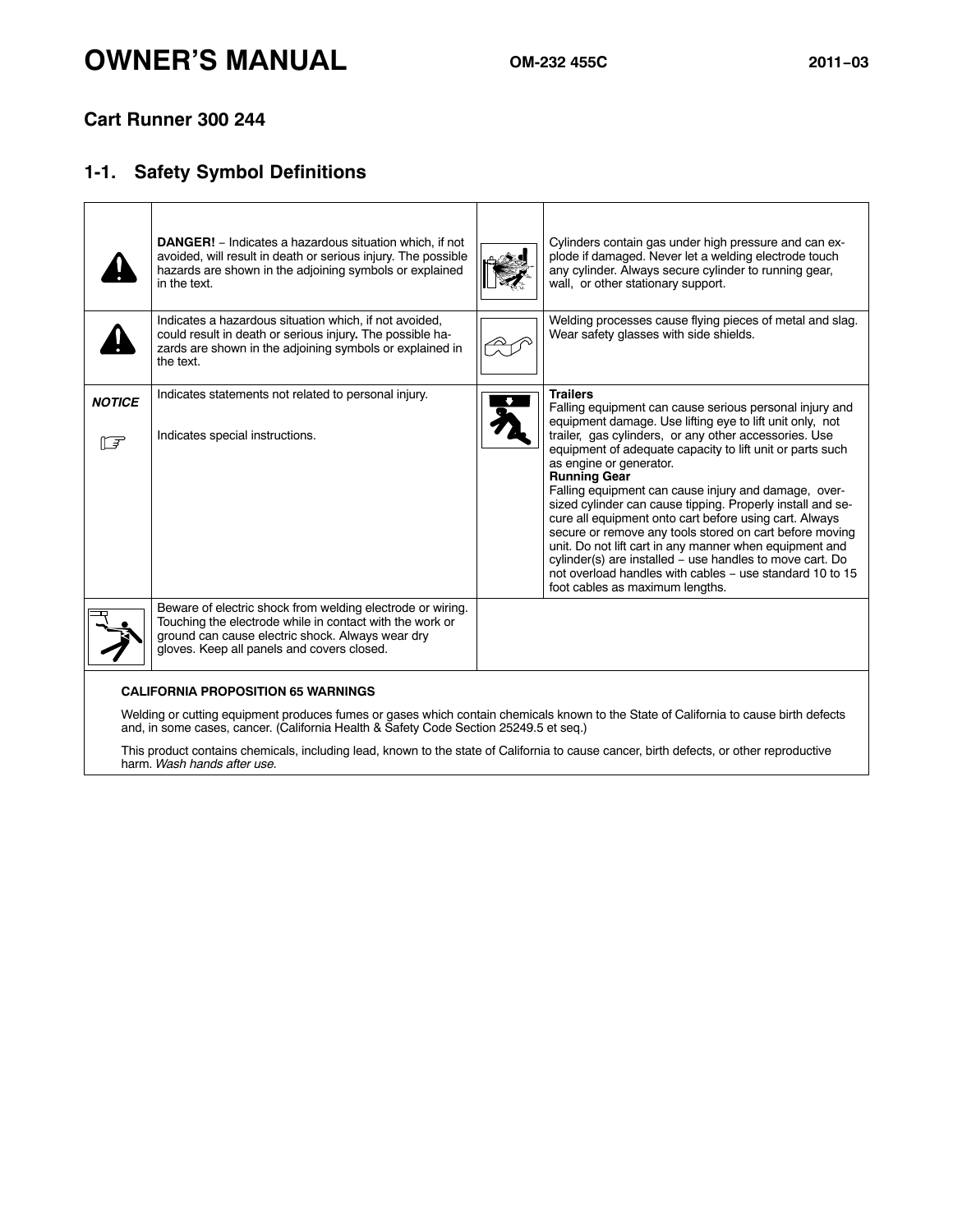| <b>Overall Dimensions</b> |               |                    |  |  |
|---------------------------|---------------|--------------------|--|--|
|                           | <b>Inches</b> | <b>Millimeters</b> |  |  |
| Length                    | $41 - 1/2$    | 1054               |  |  |
| Width                     | $23 - 1/4$    | 591                |  |  |
| Height                    | $45 - 1/4$    | 1149               |  |  |
| Weight                    | 73 lb         | 33 Kg              |  |  |



804 873-A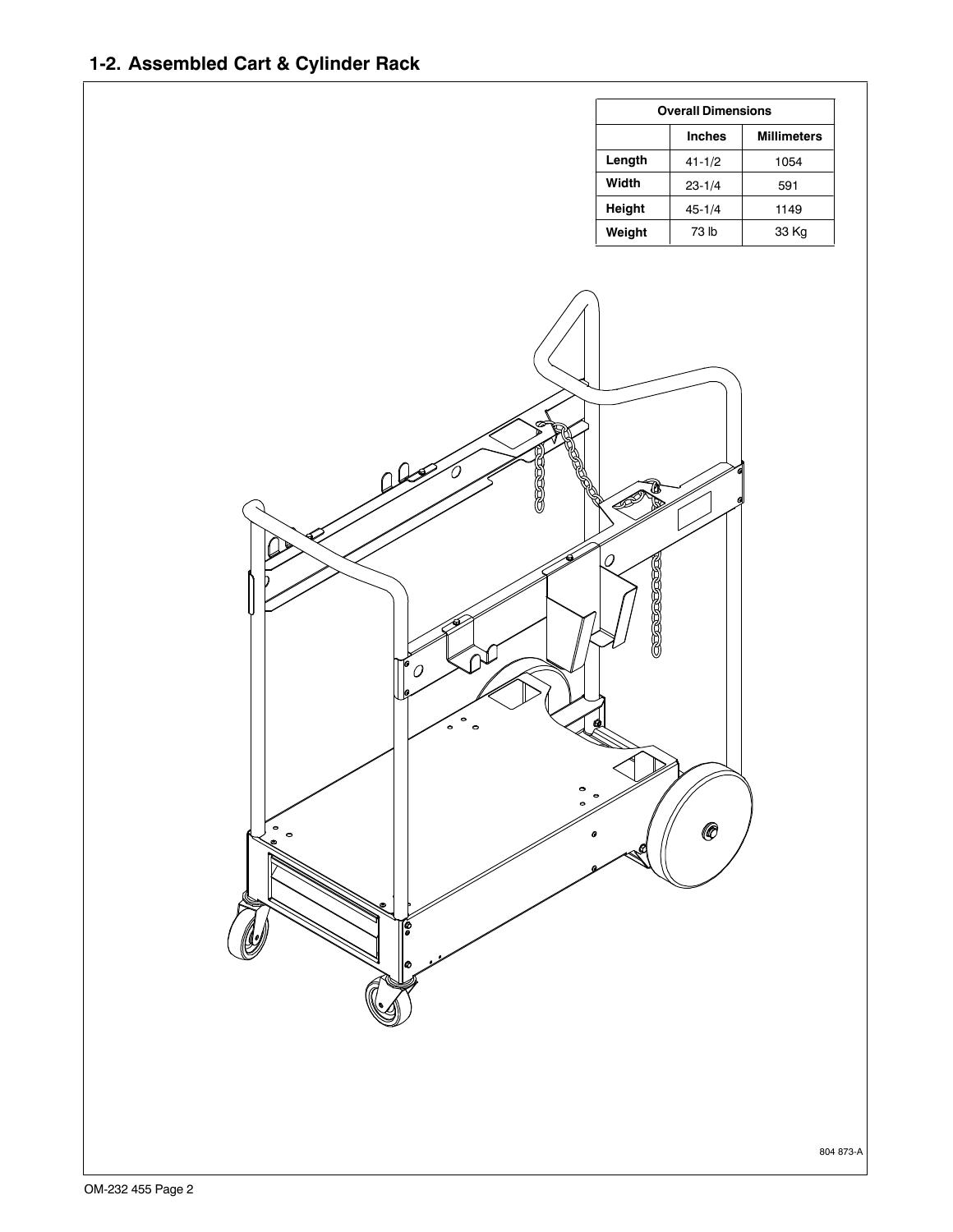# **1-3. Typical Cart With Welding Power Source, Cooling System, And Gas Cylinder**